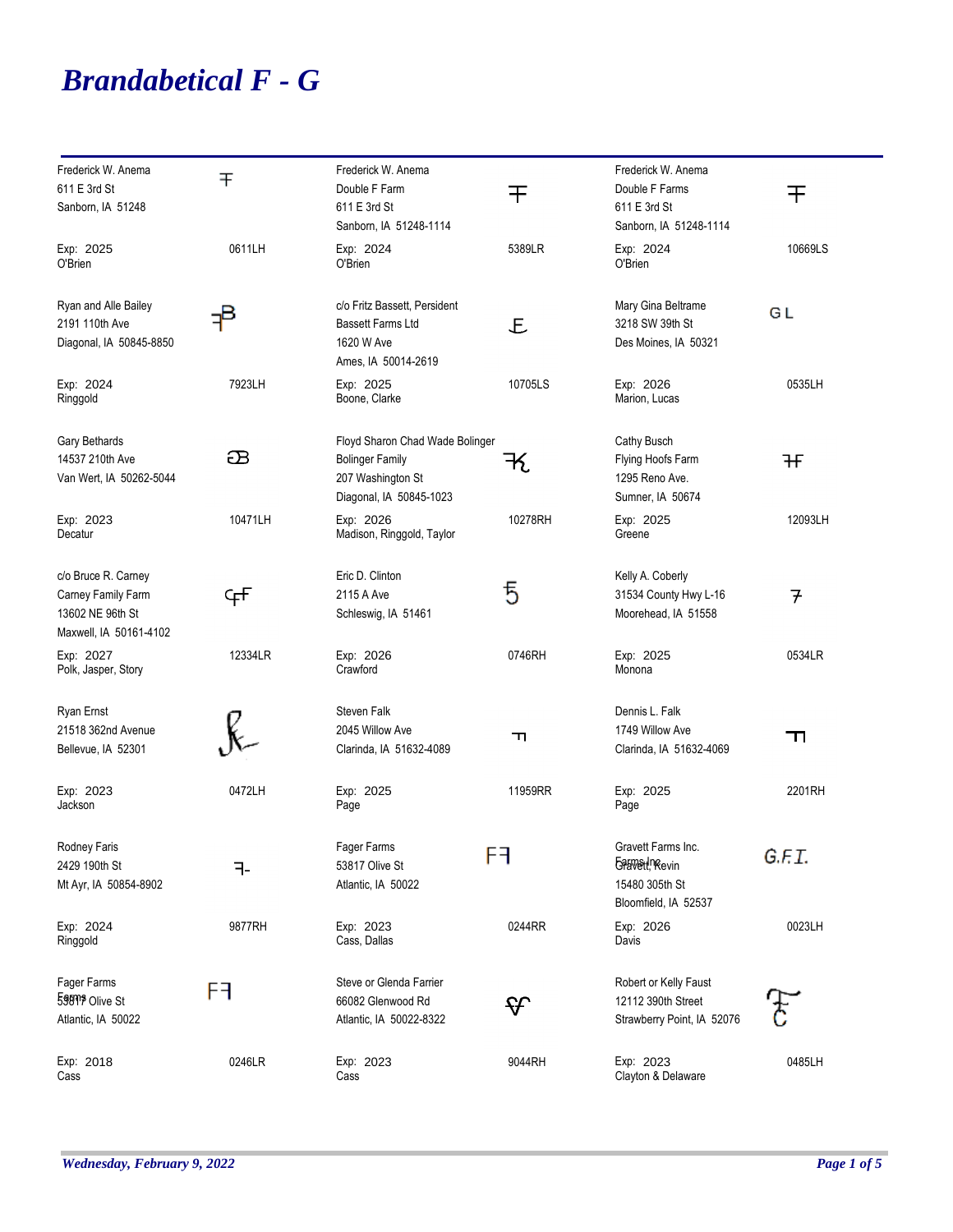| <b>Francis Faust</b><br>1169 160th Street<br>Dexter, IA 50070-8518                | ĦЕ                     | Floyd V. Faust<br>1603 Walnut Ave<br>Stuart, IA 50250-8014             | F       | Walter D. Felker<br>2701 NE Delaware St<br>Ankeny, IA 50021-9650           | £       |
|-----------------------------------------------------------------------------------|------------------------|------------------------------------------------------------------------|---------|----------------------------------------------------------------------------|---------|
| Exp: 2027<br>Madison, Adair                                                       | 11656LH                | Exp: 2025<br>Adair                                                     | 2202LH  | Exp: 2025<br>Polk                                                          | 1751RH  |
| <b>Brett Ferguson</b><br>3 F Inc.<br>1213 Niland Ave<br>New Sharon, IA 50207      |                        | John Ferguson<br>1490 Parkin Ave<br>New Sharon, IA 50207-8203          | F       | Gerald L. Ferguson<br>203 E Oak St<br>New Sharon, IA 50207-9219            | F       |
| Exp: 2026<br>Mahaska, Powshiek                                                    | 9500RH                 | Exp: 2025<br>Mahaska                                                   | 0553LR  | Exp: 2015<br>Mahaska                                                       | 1327RR  |
| Devin and/or Amber Fickes<br>2036 Edison Rd<br>Allerton, IA 50008                 | Ð                      | Paul F. Finnegan<br>2393 250th Ln<br>Guthrie Center, IA 50115-8862     | F-      | Don Fischer<br>Oval F Ranch<br>27443 State Hwy Y<br>Winston, MO 64689-9105 | ₽       |
| Exp: 2026<br>Decatur, Wayne                                                       | 0657LS                 | Exp: 2025<br>Guthrie                                                   | 1402RH  | Exp: 2027<br>Cerro Gordo                                                   | 7481LR  |
| Arlen Fisher<br>3306 H Avenue<br>North English, IA 52316                          | ட                      | Michael H. Fitzgerald<br>2081 Johnson Ave<br>Fort Dodge, IA 50501-8587 | $F_Z$   | Kelly Flinn<br>3332 105th St<br>Cumming, IA 50061                          |         |
| Exp: 2018<br>lowa                                                                 | 11215LH                | Exp: 2025<br>Webster                                                   | 12092LH | Exp: 2023<br>Polk, Warren and Madison                                      | 6472LH  |
| Jessie Folkerts<br>Folkerts Farms Inc<br>17849 220th St<br>Allison, IA 50602-9372 | ЬF                     | Teresa J. Forst<br>27058 Highway 18<br>McGregor, IA 52157-8633         | FÆ      | C S. Fraley<br>2360 490th St<br>Sioux Rapids, IA 50585-7515                | 七       |
| Exp: 2025<br><b>Butler</b>                                                        | 6655LH                 | Exp: 2025                                                              | 5178RH  | Exp: 2023<br>Buena Vista, Clay                                             | 9758LH  |
| Steve Frame<br>34599 Maple Ridge Dr<br>Adel, IA 50003-8117                        | $\varsigma^{\text{F}}$ | Robin Frank<br>14695 W 160th St<br>Hatfield, MO 64450-9161             | 且       | Spencer Frantum<br>1405 J Avenue<br>Ogden, IA 50212                        |         |
| Exp: 2027<br>Dallas, Madison, Marion, Monroe, Appaloosa, Davis                    | 11747LH                | Exp: 2027<br>Ringgold, Decatur, Clarke, Cherokee                       | 10370LS | Exp: 2023<br>Boone                                                         | 10549LH |
| David Freed<br>2920 Co Hwy P32<br>Redding, IA 50860                               | $F_{\diagup}$          | Jacob Freeman<br>3610 Hwy 61<br>Blue Grass, IA 52726                   |         | Brandon & Kaci Frey<br>1908 200th St<br>Diagonal, IA 50845                 |         |
| Exp: 2025<br>Ringgold                                                             | 9356RH                 | Exp: 2023<br>Scott & Muscatine                                         | 6486RH  | Exp: 2022<br>Union and Adams                                               | 9908LH  |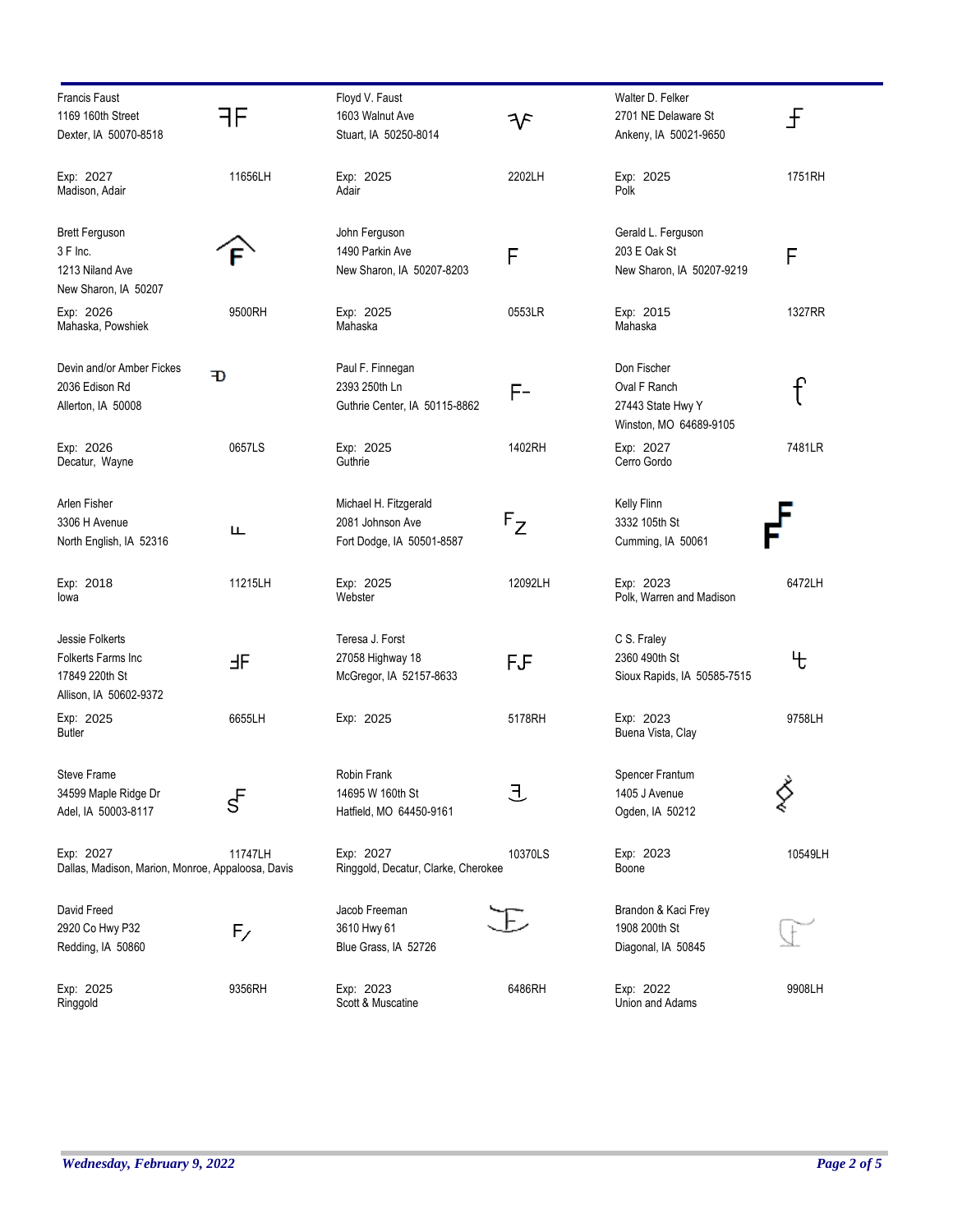| Anthony Funk                                             | ᢣ                           | Ryan Gaffney                                | ዓነ      | <b>Greg Galles</b>                  |         |
|----------------------------------------------------------|-----------------------------|---------------------------------------------|---------|-------------------------------------|---------|
| Funk Family Farm                                         |                             | 32646 - 310th St                            |         | Double G Ranch                      |         |
| 15819 320th Ave                                          |                             | Milton, IA 52570                            |         | 5381 D Ave                          |         |
| Garden Grove, IA 50103-1042                              |                             |                                             |         | Marcus, IA 51035-7017               |         |
| Exp: 2026                                                | 10248LH                     | Exp: 2025                                   | 0629LH  | Exp: 2027                           | 12259LH |
| Decatur, Wayne                                           |                             | Davis, Appanoose                            |         | Cherokee                            |         |
| Richard V. Gander                                        |                             | Richard V. Gander                           |         | Richard V. Gander                   |         |
| 12285 Applewood Knolls Dr                                | ᠋ᡦ                          | 12285 Applewood Knolls Dr                   | ᠍ᡉ      | 12285 Applewood Knolls Dr           | ᠋ᡦ      |
| Lakewood, CO 80215-7201                                  |                             | Lakewood, CO 80215-7201                     |         | Lakewood, CO 80215-7201             |         |
|                                                          |                             |                                             |         |                                     |         |
| Exp: 2027                                                | 9061LR                      | Exp: 2027                                   | 9062LS  | Exp: 2027                           | 8933LH  |
| Allamakee                                                |                             | Allamakee                                   |         | Allamakee                           |         |
| David W. Gardner                                         |                             | Terry I. Garner                             |         | Rick L. Gates                       |         |
| 1976 Turner Road                                         | ညှ                          | 11248 Virginia St                           | ରୁ      | 1243 LL Ave                         |         |
| Central City, IA 52214                                   |                             | New Virginia, IA 50210-9049                 |         | Marengo, IA 52301-8740              | Ð       |
|                                                          |                             |                                             |         |                                     |         |
| Exp: 2024                                                | 9847LH                      | Exp: 2024                                   | 7808RH  | Exp: 2025                           | 10847LH |
| Linn, Union, Ringgold                                    |                             | Lucas, Warren                               |         | lowa                                |         |
| Rose Lee Genter                                          |                             | Gerald M. Gerst                             |         | Gene Gibbs                          |         |
| 31754 - 162nd St                                         | $\mathcal{F}_{\mathcal{W}}$ | 10109 P Ave                                 |         | G B Ranch                           | ဥ္ပ     |
| Glidden, IA 51443                                        |                             | Columbus Junction, IA 52738-9               | ਉ       | 1890 210th St                       |         |
|                                                          |                             |                                             |         | Promise City, IA 52583-8707         |         |
| Exp: 2025                                                | 0586LH                      | Exp: 2025                                   | 10143RH | Exp: 2024                           | 11337LH |
| Carroll                                                  |                             | Louisa                                      |         | Wayne                               |         |
|                                                          |                             |                                             |         |                                     |         |
| Bill and Shelly Gibson Family Trust<br>3118 Heritage Ave | æ                           | Gregory R. Gibson<br><b>Geogellevue Dr.</b> |         | Kyle K. Gilchrist<br>14075 120th St |         |
|                                                          |                             |                                             | Gw      |                                     | E       |
| Lorimore, IA 50149                                       |                             | Council Bluffs, IA 51503-0440               |         | Douds, IA 52551-8015                |         |
| Exp: 2026                                                | 0681LH                      | Exp: 2025                                   | 0445LS  | Exp: 2023                           | 11236LH |
| Adair, Madison, Union                                    |                             | Pottawattamie                               |         | Van Buren, Jefferson                |         |
| Warren Gilman                                            |                             | James J. Glynn                              |         | God's Country Angus                 |         |
| 3335 - 310th St                                          | ឋ                           | 72282 Independence Rd                       |         | Orval K. Hinrichsen                 | $G_A$   |
| Dexter, IA 50070                                         |                             | Wiota, IA 50274-8764                        | GK      | 28248 335th St                      |         |
|                                                          |                             |                                             |         | Hinton, IA 51024-8965               |         |
| Exp: 2026                                                | 0037LH                      | Exp: 2025                                   | 3045LH  | Exp: 2025                           | 12073LH |
| Guthrie, Adair                                           |                             | Cass                                        |         | Plymouth                            |         |
| Stan Goetzinger                                          |                             | Jason Gradeless                             |         | <b>Blaine Graff</b>                 |         |
| 514 America's Way                                        |                             | <b>Gradeless Farms</b>                      |         | 919 320th Ave                       |         |
| PMB10846                                                 | (M                          | 3250 Hwy J 18                               |         | Grinnell, IA 50112                  |         |
| Boxelder, SD 57719                                       |                             | Melrose, IA 52569                           |         |                                     |         |
| Exp: 2027                                                | 11742LS                     | Exp: 2026                                   | 8025RH  | Exp: 2025                           | 9580RH  |
| Shelby                                                   |                             | Wayne                                       |         | Poweshiek                           |         |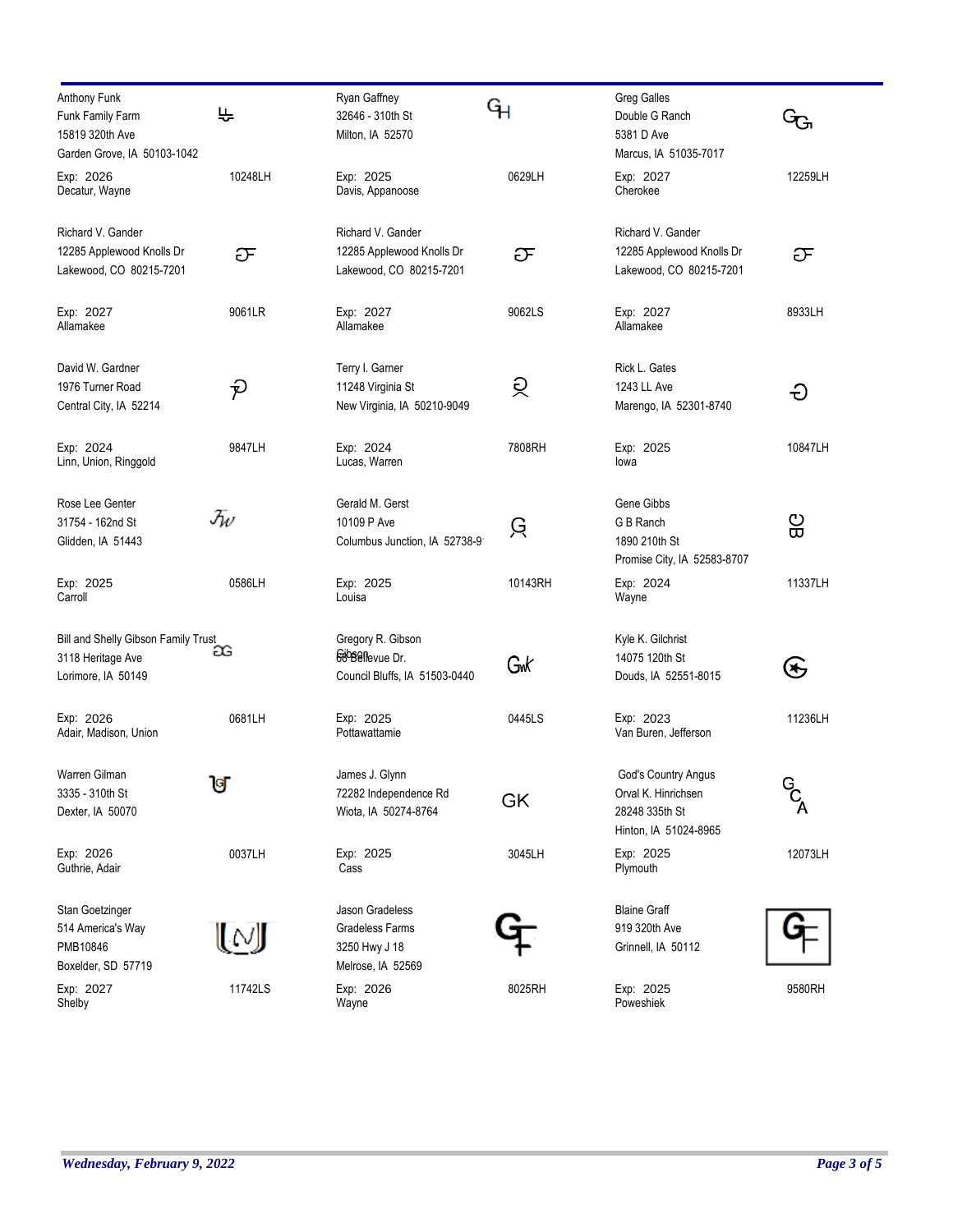| Clay or Teresa Greenawalt<br>16617 County Highway D-25<br>Alden, IA 50006-9077                      | ਮ≎G     | Paul G. Greenlee<br>2288 Soldier Trl<br>Panora, IA 50216-8690                             | Ģ<br>Z  | Dennis Grossman<br>Grossman Farms<br>1145 160th St<br>Farmington, IA 52626-9317 | ╤        |
|-----------------------------------------------------------------------------------------------------|---------|-------------------------------------------------------------------------------------------|---------|---------------------------------------------------------------------------------|----------|
| Exp: 2025<br>Hardin                                                                                 | 10800RR | Exp: 2023<br>Guthrie                                                                      | 12387LH | Exp: 2024<br>Van Buren                                                          | 8046LR   |
| James N. Gruber<br>2051 Century Dr<br>Lansing, IA 52151-7510                                        | G       | Corey L. Guenther<br><b>Guenther Family Cattle</b><br>512 E Green St<br>Wyoming, IA 52367 | ਸ਼ਿ     | Zachary Guinn<br>211 E South St<br>Moulton, IA 52572                            | G.       |
| Exp: 2025<br>Allamakee                                                                              | 0677LH  | Exp: 2022<br>Clinton, Linn, Jones, Jackson                                                | 12345LH | Exp: 2027<br>Linn, Appanoose                                                    | 9990RH   |
| Larry Guttau<br>1583 Highway 127<br>Mondamin, IA 51557-4016                                         | $G-$    | c/o Ronald J. Hall<br>Hall Farms<br>33378 Jade Ave<br>Hinton, IA 51024-8970               | 生       | Matthew & Alecia Heinz<br>P.O. Box 154<br>Greenfield, IA 50849                  | ር<br>ዝ   |
| Exp: 2026<br>Harrison                                                                               | 10294LH | Exp: 2025<br>Plymouth, Woodbury                                                           | 8578LH  | Exp: 2024<br>Adair                                                              | 8498LH   |
| Gary L. Irwin<br>3135 100th St<br>Batavia, IA 52533-8623                                            | GIS     | Gary D. Kelley<br>3099 Highway 34<br>Thayer, IA 50254-8300                                | ЭK      | Kennebeck Farms<br>Francis Kennebeck<br>32835 120th St<br>Lohrville, IA 51453   | FK       |
| Exp: 2023<br>Wapello                                                                                | 11791LH | Exp: 2025<br>Union                                                                        | 10834LH | Exp: 2025<br>Carroll                                                            | 0540LH   |
| <b>Yvonne Krukow</b><br>Krukow Farms Inc<br>2097 Tulip Ave<br>Sheffield, IA 50475-8110              | Ҡ       | Gavin Lang<br>3168 315th Avenue<br>Hamburg, IA 51640                                      | Gп      | Grant Ledger<br>2370 Palm Avenue<br>Washington, IA 52353-9682                   | E        |
| Exp: 2024<br>Franklin                                                                               | 9875LR  | Exp: 2023<br>Fremont                                                                      | 0301LH  | Exp: 2023<br>Washington                                                         | 10997LH  |
| <b>Todd Masters</b><br><b>Grand River Cattle Company</b><br>12011 205th St<br>Grand River, IA 50108 |         | Nathan & Molly Meyer<br>Granite Springs LLC<br>26145 S US Hwy 87<br>Canyon, TX 79105      | G       | Doug or Kathy Miller<br>2341 240th St<br>Hornick, IA 51026-8033                 | <u>ጉ</u> |
| Exp: 2025<br>Decatur                                                                                | 2400LH  | Exp: 2023<br>Johnson and Page                                                             | 9988RH  | Exp: 2025<br>Monona, Woodbury                                                   | 10190RH  |
| Joe Morgan<br>Poky Feeders, Inc.<br>600 E Road 30<br>Scott City, KS 67871-5043                      | 눈       | Jared Neubauer<br>20406 County Highway D65<br>Hubbard, IA 50122                           |         | Jared Neubauer<br>20406 County Highway D65<br>Hubbard, IA 50122                 | RI.      |
| Exp: 2027                                                                                           | 11079LH | Exp: 2027<br>Hardin                                                                       | 1457LH  | Exp: 2027<br>Hardin                                                             | 1456RH   |